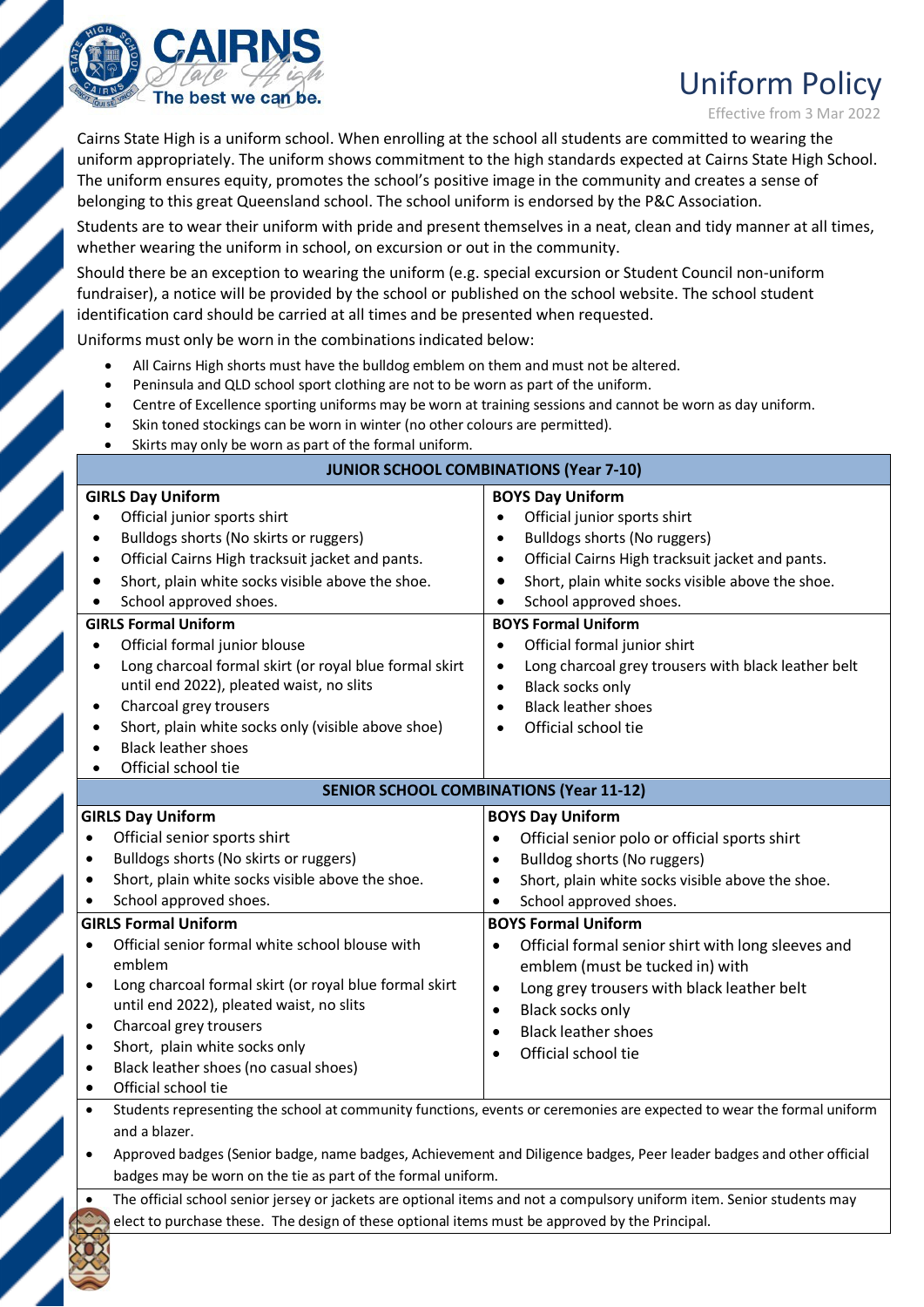

#### **Jewellery**

Must be kept to the absolute minimum for formal occasions, official and public functions representing the school. Facial piercings not permitted for official functions.

**JEWELLERY/ADORNMENTS NOT PERMITTED** 



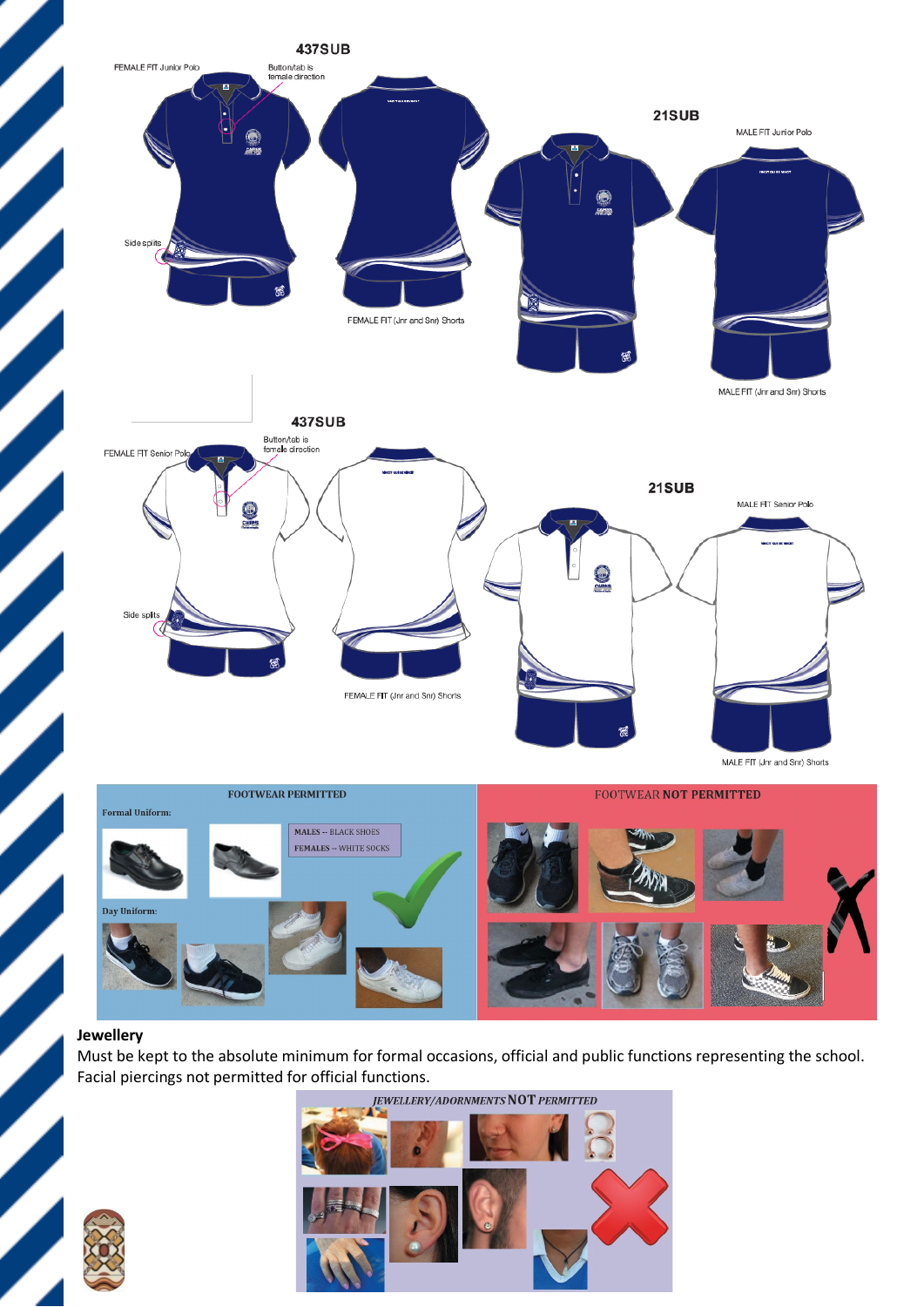| <b>Additional Notes</b>    |                                                                                                                                                                                                                                                                                                                                                                                                                                                                                                                 |
|----------------------------|-----------------------------------------------------------------------------------------------------------------------------------------------------------------------------------------------------------------------------------------------------------------------------------------------------------------------------------------------------------------------------------------------------------------------------------------------------------------------------------------------------------------|
| Formal<br><b>Occasions</b> | It is expected on all formal occasions that students will wear the formal uniform.                                                                                                                                                                                                                                                                                                                                                                                                                              |
| <b>Footwear</b>            | Fully enclosed lace-up shoes (not boots) with protective uppers must be worn for health and<br>safety purposes. Shoes must be leather or synthetic leather or suede leather. Shoes should be<br>black or white or considered mostly black with a small amount of white or mostly white with a<br>small amount of black. Harlequin, checked or other vibrant patterns are not permitted.                                                                                                                         |
|                            | Mesh or canvas shoes do not meet health and safety requirements and are not acceptable.                                                                                                                                                                                                                                                                                                                                                                                                                         |
|                            | Socks must be plain white, short and visible at all times (no frills). Knee length socks are not<br>permitted. Shoe laces must be black or white.                                                                                                                                                                                                                                                                                                                                                               |
| <b>Hats</b>                | Only the official school hat may be worn. Hats must be removed when indoors as a sign of<br>respect. All other types of hats are banned from the school and will be confiscated<br>The official school hat is a reversible hat that matches the sports house the student is allocated.<br>A school cap as sold by the P&C is permitted.<br>Students who spend an extended period of time in the sun must wear a hat<br><b>NO HAT NO PLAY.</b>                                                                   |
|                            | Due to Workplace Health and Safety issues, jewellery is to be limited to:<br>One watch<br>$\bullet$<br>One discreet necklace of personal significance (small pendent only). This must only be worn on a<br>$\bullet$                                                                                                                                                                                                                                                                                            |
| <b>Jewellery</b>           | light breakable gold or silver chain. No leather necklaces.<br>Bracelets, anklets, wristbands and bangles are not permitted.<br>$\bullet$<br>Beads, shells and large chains are not permitted.<br>$\bullet$<br>One small flat ring with no raised settings is acceptable.<br>Only small plain sleepers or studs may be worn as earrings (no bling). No more than 2 per ear. No<br>spacers, tapers or stretchers (or any other type of earing) are allowed. Earrings should be gold or<br>silver in colour only. |
|                            | One facial piercing is permitted but must be a small flat stud that does not protrude from the face.<br>No rings or bling permitted.<br>Students will be asked to remove inappropriate jewellery. This jewellery will be held for parent<br>collection.                                                                                                                                                                                                                                                         |
| Hair                       | Hair should be clean and neatly groomed. Hair accessories can only be plain white or royal /navy<br>blue. This applies to hair ties and ribbons as well as small hair bands. Hair should not be dyed<br>bright colours e.g. fluorescent colours. Head scarves and bandanas are not permitted.                                                                                                                                                                                                                   |
| <b>Facial Hair</b>         | Facial hair needs to be well groomed/shaved.                                                                                                                                                                                                                                                                                                                                                                                                                                                                    |
| <b>Makeup</b>              | The wearing of make-up is not permitted at school. This includes lipstick, mascara, eye shadow,<br>false eyelashes, eyeliner, foundation and the like.                                                                                                                                                                                                                                                                                                                                                          |
| <b>Nails</b>               | Coloured nail polish or colour acrylic nails are not permitted.                                                                                                                                                                                                                                                                                                                                                                                                                                                 |
| General                    | Underwear must not be exposed including boxer shorts. Visible undershirts are not<br>$\bullet$<br>permitted. Only neutral toned under garments may be worn under shirts.<br>See through clothing is not permitted.<br>Shirt sleeves must be rolled down for sun-safety.<br>Shirt collar must be turned down and first button closed.<br>٠                                                                                                                                                                       |
|                            | Tights are not permitted.<br>Students must not deface or write on their uniforms.<br>$\bullet$<br>Special garments needed for sports, physical education or dance e.g. leotards or bike pants<br>$\bullet$                                                                                                                                                                                                                                                                                                      |
|                            | are not to be worn with the uniform. These should be brought to school and put on only at<br>the appropriate lesson.<br>Students must remove hats and sunglasses before entering a classroom.<br>٠<br>Torn, tattered, stained/marked clothing in need of repair is not to be worn to school.<br>$\bullet$<br>The uniform shop maintains a supply of second hand uniforms that are loaned to students<br>$\bullet$                                                                                               |
|                            | who are not dressed in the correct uniform or to sell to students at a very affordable price.<br>Students can also borrow shoes and socks if required.<br>The Principal may authorise wearing other uniforms e.g. musical on a short term basis.<br>Specialist shirts e.g. Centres of Excellence for training and competition only must beapproved<br>by the Principal. The shirt must not be worn as a school uniform shirt.                                                                                   |
|                            |                                                                                                                                                                                                                                                                                                                                                                                                                                                                                                                 |